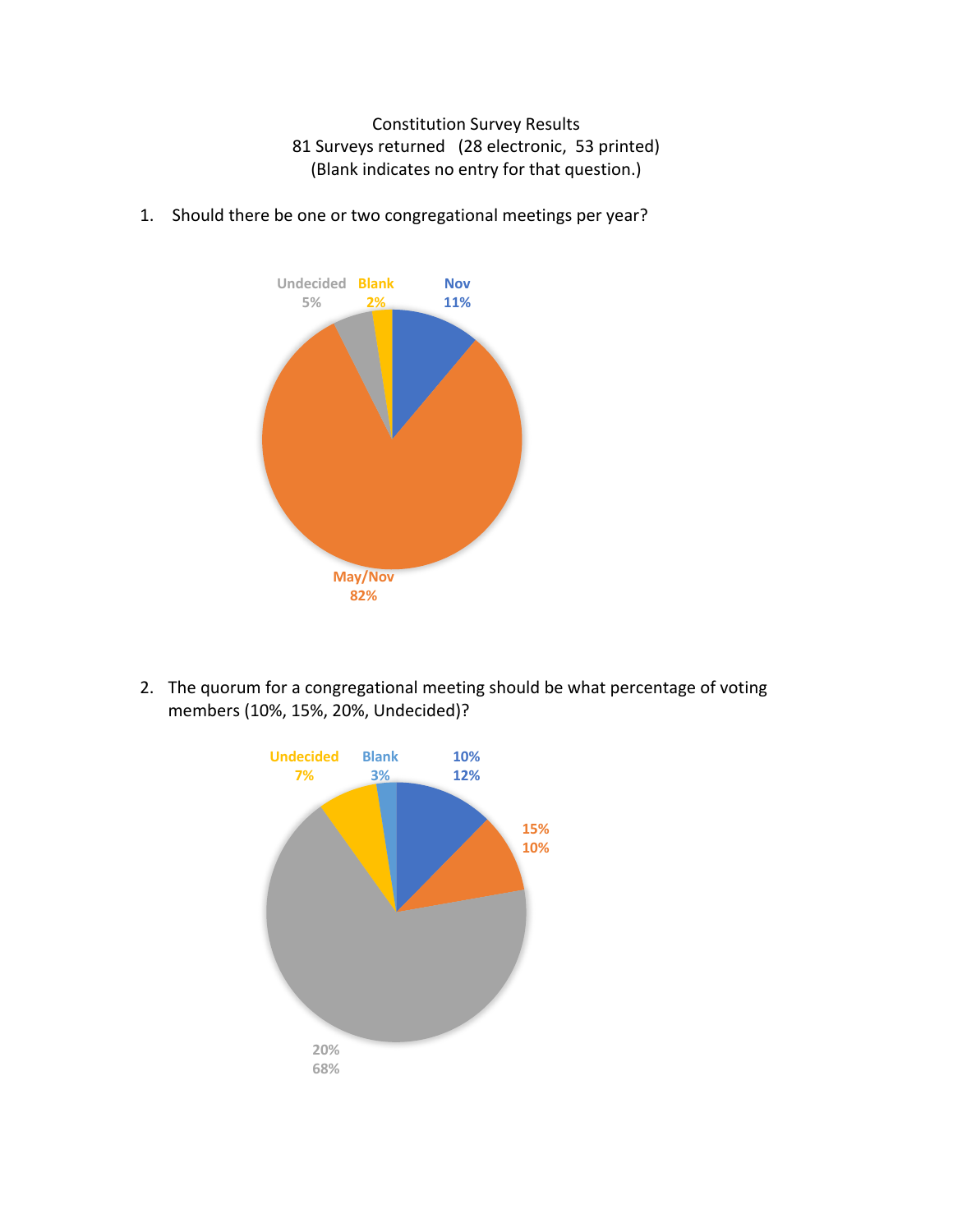

# 3. Should the Pastor be President of this Congregation?

4. Should the pastor be a *voting* member of all committees and boards of this congregation, except for the Audit Committee?

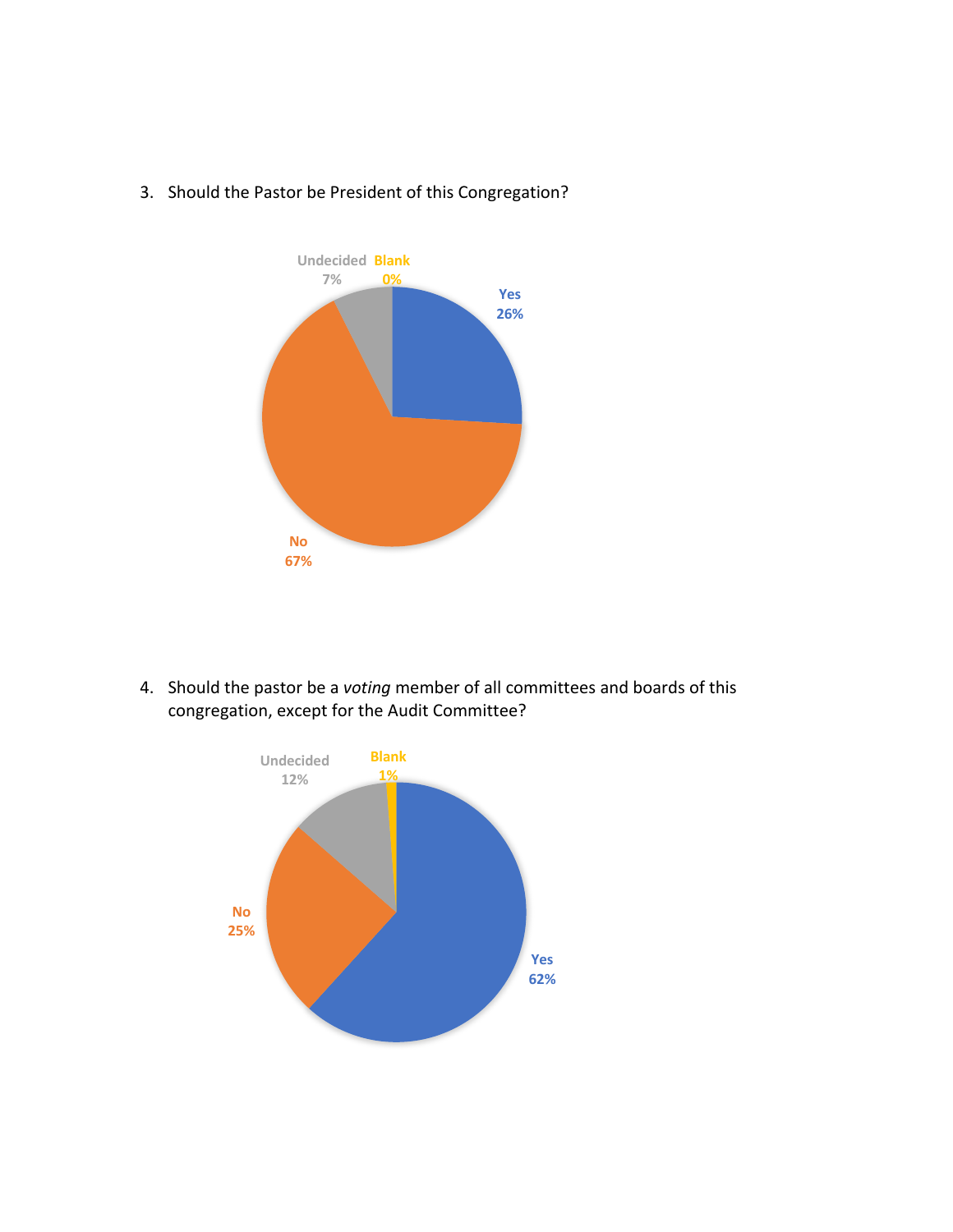5. Should the president of this congregation be *a voting* member of all committees and boards of this congregation, except for the Audit Committee?



Comments on printed forms:

#1 On meetings:

- 1 Meeting in May
- Although we could do elections and budget in November and do a goal setting meeting in May. I like the idea of getting together twice.
- If one meeting should be in November with new Council starting in january.
- Yes 2, but they need to align with each purpose. Fiscal in Nov is ok, but maybe a little earlier for elections.
- Between services

#2 On quorum:

- I understand that more is better in a blanket statement, with 100% ideal. 20% is a challenge. The logic of more is better will resonate with people but this will restrict ability to act if for whatever reason we cannot make 20%.
- What is the ELCA norm? Last please note the question at bottom as this ability would help (absentee question). I anticipate this will be 20% as a vote
- 25%
- The more cong members involved the better. I feel 2 mtgs help the cong be involved. Lessening % to 10% would not encourage cong. involvement.